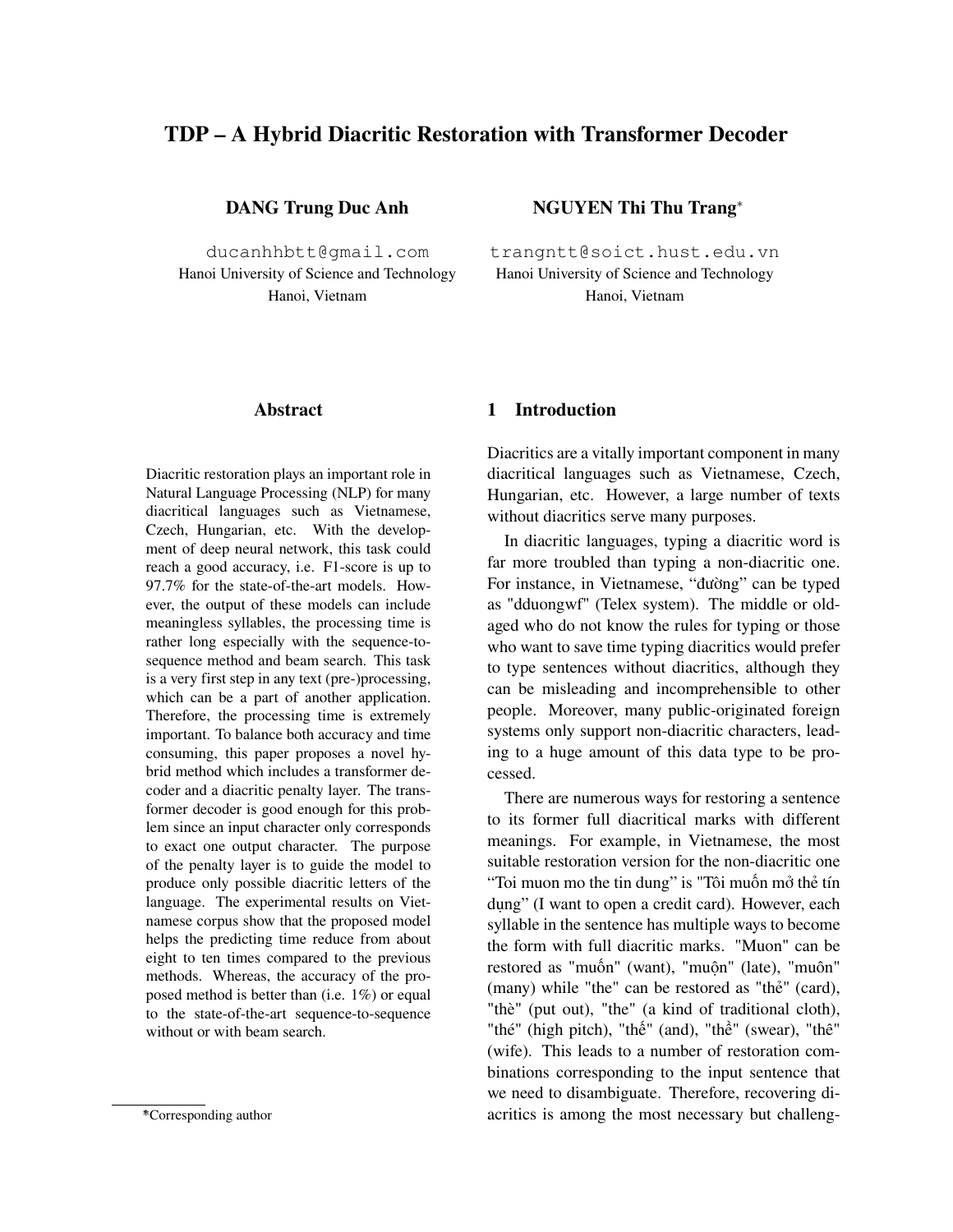ing problems in natural language processing. It is particularly hard for Vietnamese, whose ratio of diacritical words is highest, i.e. approximately 90%, 80% of which contain ambiguity (Do et al., 2013).

A number of researches on restoring diacritic marks used both machine learning and deep learning approaches. For Vietnamese, three main ones have been proposed, i.e. (i) rule and dictionary-based, (ii) machine learning-based (Nguyen and Ock, 2010) and (iii) deep learning-based approach (Hung, 2018; Náplava et al., 2018; Nga et al., 2019). A typical example of the rule and dictionary-based approach is VietPad<sup>1</sup>. In that work, a dictionary with all Vietnamese syllables was built to restore diacritic marks. However, this tool could not solve a number of ambiguous cases, leading a limited accuracy of about 60% to 85% depending on the domain. The machine learning-based approach (Nguyen and Ock, 2010) achieved an accuracy of 94.7% on their dataset, using a combination of AdaBoost and C4.5 algorithms. Recently, deep learning-based methods with machine translation models have emerged as the state-of-the-art solution to the problem of diacritic restoration. The idea of this method is to treat non-diacritic and diacritic texts as the source and target languages in the machine translation formulation. The best work in this approach used a novel combination of a character-level recurrent neural network-based model and a language model applied to diacritics restoration and reached the highest accuracy of 97.73% on Vietnamese (Náplava et al., 2018).

However, there are several shortcomings of the above state-of-the-art methods, i.e. producing nonexistent outputs and time-consuming for the task. Since the output is generated based on the possibility that the model predicts character by character, the sequence of output text may be nonexistent or meaningless in the language. Moreover, the diacritic restoration is a very-first step of text (pre-)processing for any NLP application. For instance, in question answering or chatbot systems, users sometimes input with non-diacritical marks which should be recovered before many next steps. Diacritic restoration is only a small step in any NLP

application. Therefore, the restoration time of this task is hence extremely important in the industry.

In this paper, we propose  $TDP - a$  novel hybrid diacritic restoration model which retains the Transformer Decoder at the character-level with Penalty layer. The penalty layer is a restriction mechanism of possible diacritical letters for the output sequence. We have experimented the model for Vietnamese datasets with a promising performance in both accuracy and predicting time. The rest of the paper is organized as follows. Section 2 describes the language orthography and theory of the transformer model. Session 3 presents our proposed hybrid model for restoring diacritical marks. Section 4 discusses on the related works to the model and techniques in our model. In section 5, the experiments on Vietnamese data-sets are described and discussed. Finally, the paper draws some conclusions and perspectives of the work.

## **2 Background**

Since we have experimented with Vietnamese, we provide in this section some backgrounds on Vietnamese orthography with diacritical features. We also present the full transformer model, parts of which are used to construct our model.

#### **2.1 Orthography**

In any diacritic language, a limited number of diacritic letters can be restored for a specific nondiacritic one.

| <b>Non-diacritical</b> | <b>Possible Diacritical Letter</b>                                                           |
|------------------------|----------------------------------------------------------------------------------------------|
| Letter                 |                                                                                              |
| a                      | a, á, à, å, ã, a, ă, ă, ă, ă, ă, ă,                                                          |
|                        | â, ấ, ầ, ẩ, ẫ, â                                                                             |
| e                      | e, é, è, é, ē, e, ê, ê, ề, ể, ể, ễ, ê                                                        |
| $\mathbf{i}$           | $i, i, i, i, i, \tilde{i}$                                                                   |
| y                      | y, ý, ỳ, ỷ, ỹ, y                                                                             |
| $\Omega$               |                                                                                              |
|                        | $\phi$ , $\dot{\theta}$ , $\dot{\theta}$ , $\dot{\theta}$ , $\ddot{\theta}$ , $\dot{\theta}$ |
| u                      | u, ú, ù, ủ, ũ, ụ, ư, ứ, ừ, ử, ữ, ự                                                           |
|                        |                                                                                              |

Table 1: Possible Vietnamese diacritical letters

In this paper, we describe the orthography of Vietnamese, which has the highest ratio of diacritical

<sup>1</sup> http://vietpad.sourceforge.net/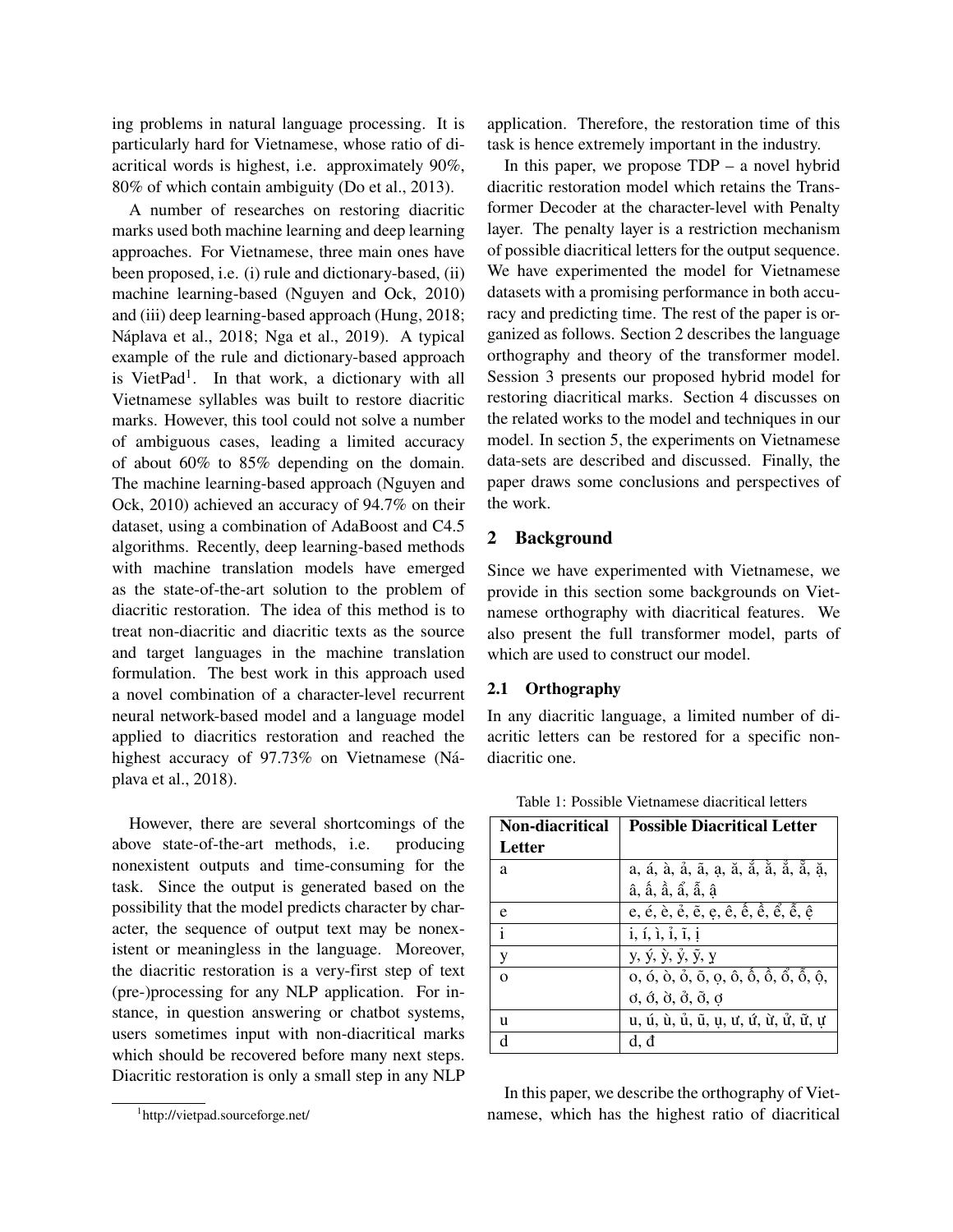words among diacritical languages. Based on the Latin alphabet, there are 29 letters in Vietnamese alphabet including 11 vowels and 18 consonants. 22 letters of them are Latin letters ("f","j", "w" and "z" are removed), and the rest are newly created ones (Đoàn, 2016).

Those new ones are the combination of four diacritics and the Roman alphabets (breve, inverted breve, horn, d with stroke) (Đoàn, 2016) . The 5 tone markings (acute, grave, hook, tilde and dot-below) are used to describe the tone of a syllable that can be marked on the vowel. In a word, diacritics in Vietnamese are put on all vowel letters and one consonant letter (d). Therefore, there are 22 input characters without diacritics, from which 89 characters with diacritics are inferred. The rules for converting from non-diacritic to diacritic letters are shown in Table 1. Letters not in the table should be ignored when restoring diacritics, i.e. 'b', 'c', 'g', 'h', 'k', 'l', 'm', 'n', 'p', 'q', 'r', 's', 't', 'v', 'x'.

#### **2.2 Transformer model**

Transformer model (Vaswani et al., 2017) is a type of neural network architecture developed to solve the problem of sequence transduction, or neural machine translation. It is built based on Seq2seq architecture, comprising an encoder and a decoder. The encoder takes the input sequence and maps it into a higher dimensional space using something like an abstract of the input. It is then fed into the decoder, where it is turned into an output sequence.

Before the appearance of transformers, the encoder and the decoder of the Seq2Seq model relied on gated recurrent neural networks (RNNs), such as LSTMs, with added attention mechanisms to handle the input and output sequences without fixed length and avoided gradient vanishing problem. However, the transformer model with only attentionmechanisms without any RNN facilitates more paralleling during training computations, which brings better results with less time for training. Transformers currently have become the state-of-the-art architectures in NLP.

**Self-Attention and Multi-Head Attention (Vaswani et al., 2017).** Self-attention can be described as mapping a query and a set of key-value pairs to an output. Query, key, and value vector are calculated by multiplying the input by query, key,



Figure 1: Architecture of transformer model (Vaswani et al., 2017).

value, trainable matrix respectively. Then query, key, value vector is fed into Scaled Dot-Product Attention. The detailed description is shown by the following equation:

Instead of calculating single attention at one time, we can calculate multiple attention in parallel, but each attention uses a different key, value, and query matrices. This technique is called multi-head attention. Each set of 3 key-value-query matrices is a head that pays "attention" to a certain piece of content of the input. The output of all heads will be concatenated together to form a complete vector output. Multi-head attention lets the model jointly attend to information from different representation sub-spaces at different positions.

**Position embedding** Because it does not use any CNN or RNN classes, the transformer needs to use a different way to handle the order of inputs, i.e. the effect of position encoding. Some information about the relative or absolute position of the tokens are injected into the input. Positional encoding can be learned or fixed. It has the same dimension as the embedding and the two are summed before being fed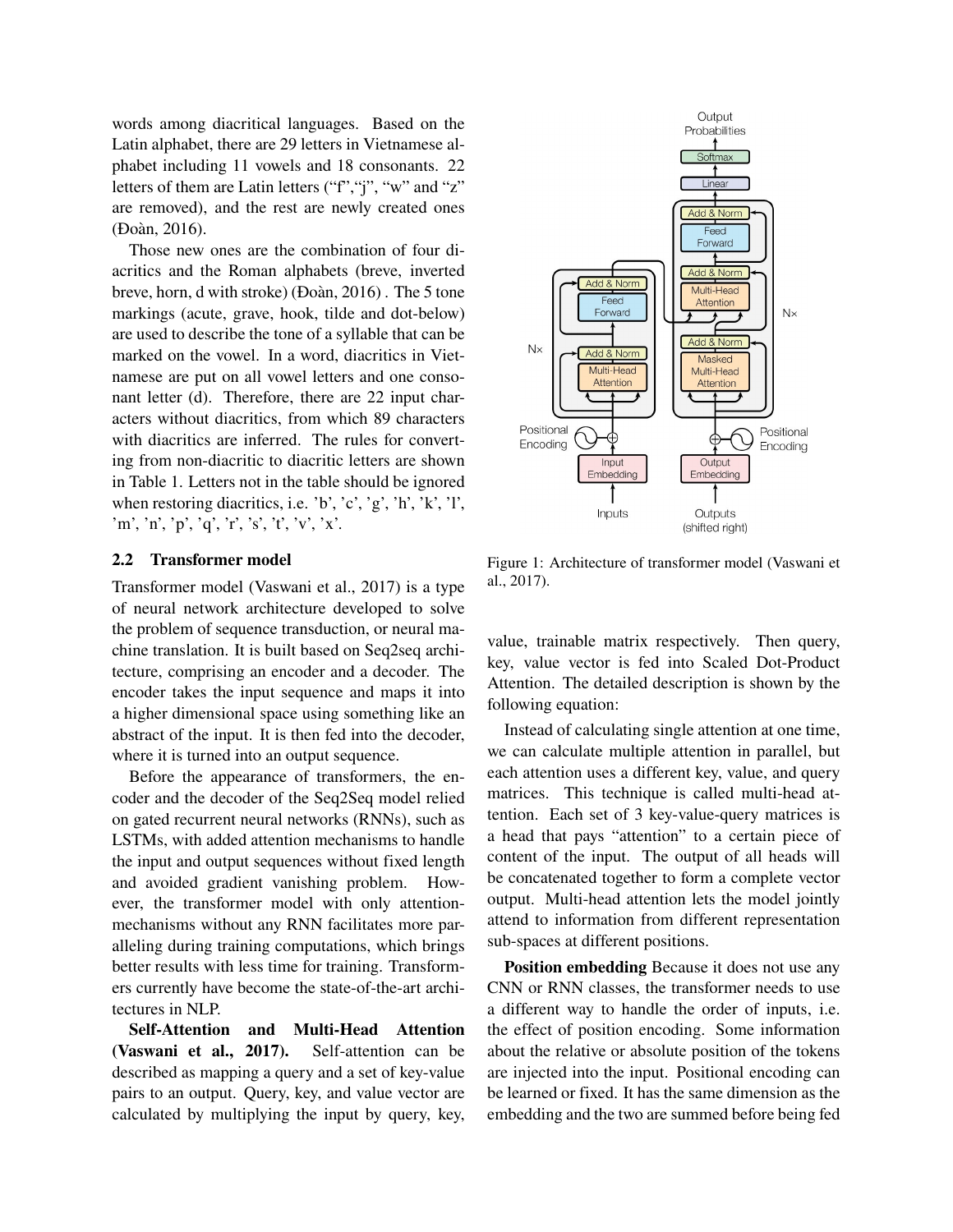into encoder or decoder block.

**Model architecture** The decoder and encoder are the main components of the transformer model, illustrated in Figure 1. Each part is a stack of the same blocks. Encoder block has two sub-layers: a multi-head self- attention mechanism, and a simple feed-forward network. A residual connection is deployed around each of the two sub-layers, followed by layer normalization. Similar encoder block, decoder block is built based on a multi-head attention and a feed-forward network. However, the decoder block inserts a third sub-layer to perform multihead attention over the output of the encoder stack. Besides, the self-attention sub-layer is modified to make sure that the predictions for position i only depend on the known outputs at positions less than i.

#### **3 Proposed model**

We propose a novel model TDP (Transformer Decoder with Penalty layer) that only includes a transformer decoder at the character level with a penalty layer, whose architecture is illustrated in Figure 2. In this architecture, only the decoder blocks are kept instead of a full transformer model. As the origin full transformer, our model is a stack of 6 decoder blocks. With only the decoder, we can still solve the diacritic restoration problem since the length of the input is the same to that of the output, and an input character only corresponds to exact one output character. The encoder is redundant for this task. Moreover, the predicting time of the only decoder is expected to be much quicker than the full one.

When predicting, an output character corresponds to exact one input character in a position. Hence, we do not need to model the position in a separate layer. In self-attention, the memory keys and values come from the output of the previous decoder layer are used instead of that of the encoder. In the full architecture, the decoder has to be repeated every time step, corresponding to the number of input's characters. However, in the transformer decoder, we do not need to repeat the decode every time step. We can ignore the masking step of the decoder and only run it once. As the result, the predicting time of our model is expected to be reduced about x times compared to the full one, whereas x is the number of input's characters.

As mentioned in Table 1, each input character only has a specific number of output characters. For example, with the input 'i', the output can only be one of the six characters 'í', 'ì', 'i', 'ï', 'i'. If the input is a consonant like 'g' the output of the model must only be 'g'. Therefore, we propose a penalty layer which restricts the output with only some possible values of the input letter. This layer first looks up from a diacritic conversion dictionary and then calculates a penalty matrix for input characters. The penalty layer is executed in parallel to the decoder model, and then the penalty matrix will be added to the decoder output matrix to force the output character to be one of possible values, illustrated in Equation 1. This mechanism ensures that the output will not produce strange characters for the input. For example, when the user enters the word "co", the model sometimes predict to "ca". This issue can be addressed by the penalty layer.

### $Output = argmax(DecoderOutput + Input *$  $PenaltyMatrix)$

The penalty matrix works like an embedding matrix, each row of which is a penalty vector corresponding to a non-diacritic character. If the input character can be converted to the output character, the scalar at that corresponding position is 0; otherwise, it is an extremely negative number:

$$
PenaltyMatrix_{i,j} = \begin{bmatrix} 0 & \text{if input character i can} \\ \text{convert to j} \\ -\infty \text{ if input character i} \\ \text{can't convert to j} \end{bmatrix}
$$

We can feed the input as a sequence of syllables instead of characters with the expectation of reducing the processing time and making the input more meaningful. However, the amount of input and output vocabulary turned to be immense. That makes it complicated to guide the output of the model following the diacritical rules of the language. With the character-level approach, the vocabulary of diacritic conversion is small hence save much more time to construct the penalty matrix from the input. The penalty layer using vectorization makes the calculations much simpler and faster than using directly diacritic rules for the input and output sentences.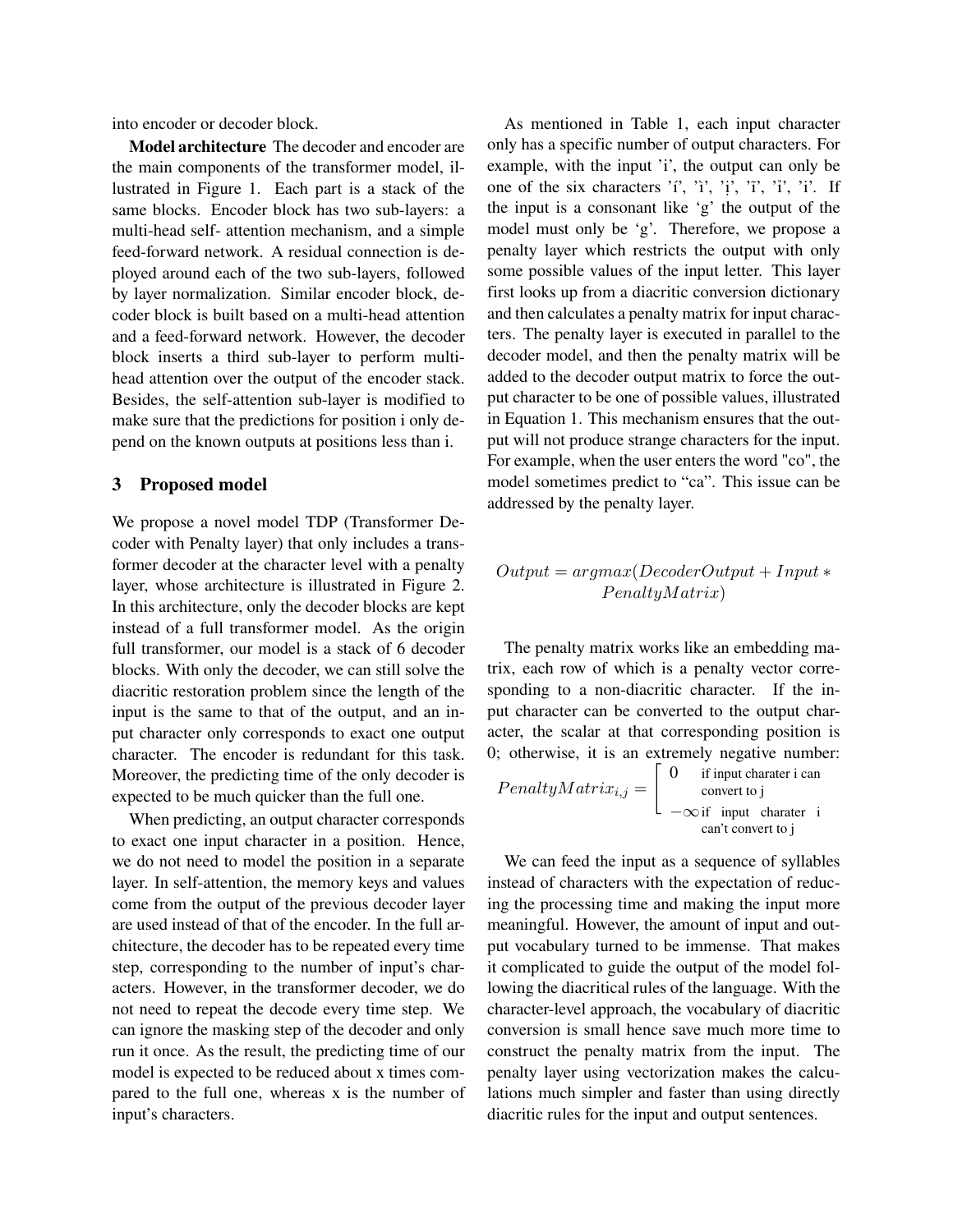

Figure 2: Architecture of the proposed hybrid model for diacritic restoration.

### **4 Related works**

#### **4.1 Transformer model**

Since 2017, when the transformer was introduced in (Vaswani et al., 2017) , it has become the basic building block of most state-of-the-art architectures in NLP. In the original paper, transformer models achieve a new state of the art on both WMT 2014 English-to-German and WMT 2014 Englishto- French translation tasks with a small fraction of the training costs of the best models from the literature. To solve diacritic restoration problem, the Transformer word-based model is only applied in Yorùbá Language (Orife, 2018) . When compared to the other methods mentioned in the paper (Orife, 2018) , the transformer model outperforms with word accuracy 95.4%, 5.3% higher than the second method on the test set.

#### **4.2 Transformer decoder**

In many NLP problems, instead of using the full transformer model, people only use the decoder part. This architecture was first used in generating English Wikipedia articles by summarizing long sequences (Liu et al., 2018). To handle this problem, they propose a two-state method. First, they use extractive summarization to coarsely identify salient information. Then, they use a neural abstractive model to generate the article. Authors affirmed that monolingual text-to-text tasks redundant information is re-learned about language in the encoder and decoder, so they only use the decoder. Their experiment showed that their model with decoder-only for the abstractive stage could handle very long inputoutput examples, better than using both traditional encoder-decoder architectures and recurrent neural network (RNN).

In addition, the transformer decoder is also used to create pre-trained language models such as GPT model (Radford, Narasimhan, et al., n.d.; Radford, Wu, et al., n.d.). There have been two versions of the GPT model released. GPT is generative pre-training of a language model on a diverse corpus of unlabeled text, followed by discriminative fine- tuning on each specific task. Both of two versions achieve great results in NLP tasks. GPT-1 improves the state of the art on 9 of the 12 datasets they study. GPT-2 is a direct scale-up of GPT-1, with more than 10X the parameters (1.5B) and trained on more than 10X the amount of data ( 40 GB text data). Due to author's concerns about malicious applications of the technology, they only release a much smaller model for researchers instead of the trained model.

To the best of our knowledge, this is the first time the transformer decoder is used for the diacritic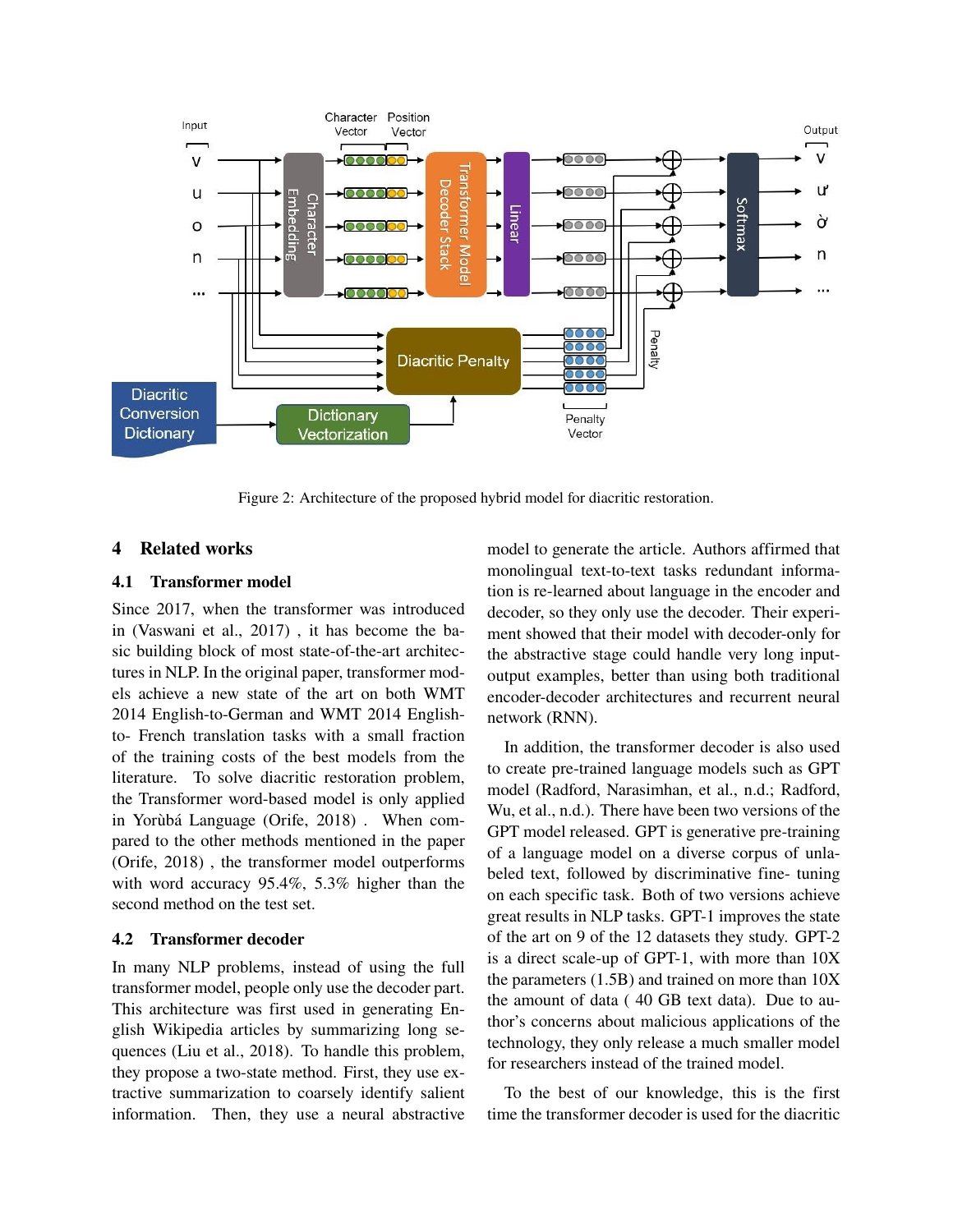restoration task.

#### **4.3 Hybrid method**

When solving NLP problems, in order to improve the quality of neural networks, people often combine neural networks with different techniques, such as traditional machine learning models and rulebased models. A hybrid data-model parallel approach (Ono et al., n.d.) was used for reducing training time of sequence-to-sequence machine translation model. In abstractive summarization, to get better performance at content selection of neural network-based method, the work in (Gehrmann et al., 2018) combined a standard neural model with adata-efficient content selector to over-determine phrases in a source document that should be parts of the summary. Furthermore, the hybrid method requires much fewer data to train, which makes it more adaptable to new domains.

In our proposed model, we combine a transformer decoder with a diacritic penalty layer which restricts the output with all possible values corresponding to the input. This guides the model more accurate, reduces training time and gives reasonable outputs.

## **5 Experiment**

In this section, we present some experiments for our proposed model with a Vietnamese corpus.

### **5.1 Dataset**

The test set that we have to work in this paper is from banking domain. It includes 8,000 sentences.

To enhance the training set of this domain (i.e. 25,000 sentences), we retrieve more from Internet newspapers<sup>2</sup>. This corpus contains approximately 29 Gb of Vietnamese text files and approximately 160 millions of Vietnamese sentences. Nonetheless, due to a number of loan words and wrong spelling in that corpus, we only keep about 7% of sentences based on their types (i.e. interrogation, exclamation and affirmation) and constituent words. We use a Vietnamese dictionary VCL $<sup>3</sup>$  as a filter. The final</sup> dataset contains about 11 millions of Vietnamese sentences. The valid set consists of 5,000 randomly selected sentences from the banking training data

and 25,000 sentences from Internet newspapers. The rest is used for training.

All data in the corpus contain diacritics, which is the output that the model has to predict. The input is sentences after being stripped off all diacritics.

#### **5.2 Evaluation method**

Many input characters have only one candidate output, so the high character accuracy does not prove that the model works well. Therefore, although the model is at character level, we use evaluate the model at syllable level:

> $Accuracy = \frac{\#CorrectPredictedSyllable}{\#Total PredictedSyllable}$  $\#Total PredictedSyllable$

#### **5.3 Training**

For the Transformer decoder, we reuse most of the hyperparameters proposed in (Vaswani et al., 2017). The decoder is composed of a stack of  $N = 6$  identical blocks and each block contains 8 multi- head attention, but the dimension d model is 128 instead of 512 because of a small character vocabulary. The problem of recovering diacritics does not require the use of context too far, so we set the maximum sentence length to be 60 characters to avoid padding too long and save predicting time. Sentences longer than 60 characters will be broken down into sections of 60 characters, between which there will be an overlapping part with offset length = 10 characters.

Our model is trained on the hardware with the configuration as follows: 01 Tesla V100-PCIE-32GB GPU, Intel(R) Xeon(R) Silver 4210 CPU, 120GB RAM. We set the batch size=128 and use the default optimizer proposed in (Vaswani et al., 2017). The model converges after about 5 days. We evaluate the final model obtained by taking the average of the last 5 checkpoints.

## **5.4 Result**

To compare with our model, we retrain the model architecture proposed in (Náplava et al., 2018) on our dataset. We compare this previous seq2seq model with or without beam search.

The result is shown in Table 2. Our TDP model with only transformer decoder and a penalty layer receives a better accuracy (i.e. 1.53%) and 16 times faster than the full transformer one. Compared to the previous seq2seq model, although the results were slightly lower than the model that used beam search

<sup>2</sup> https://github.com/binhvq/news-corpus#full-txt-v2

<sup>3</sup> https://vlsp.hpda.vn/demo/?page=vcl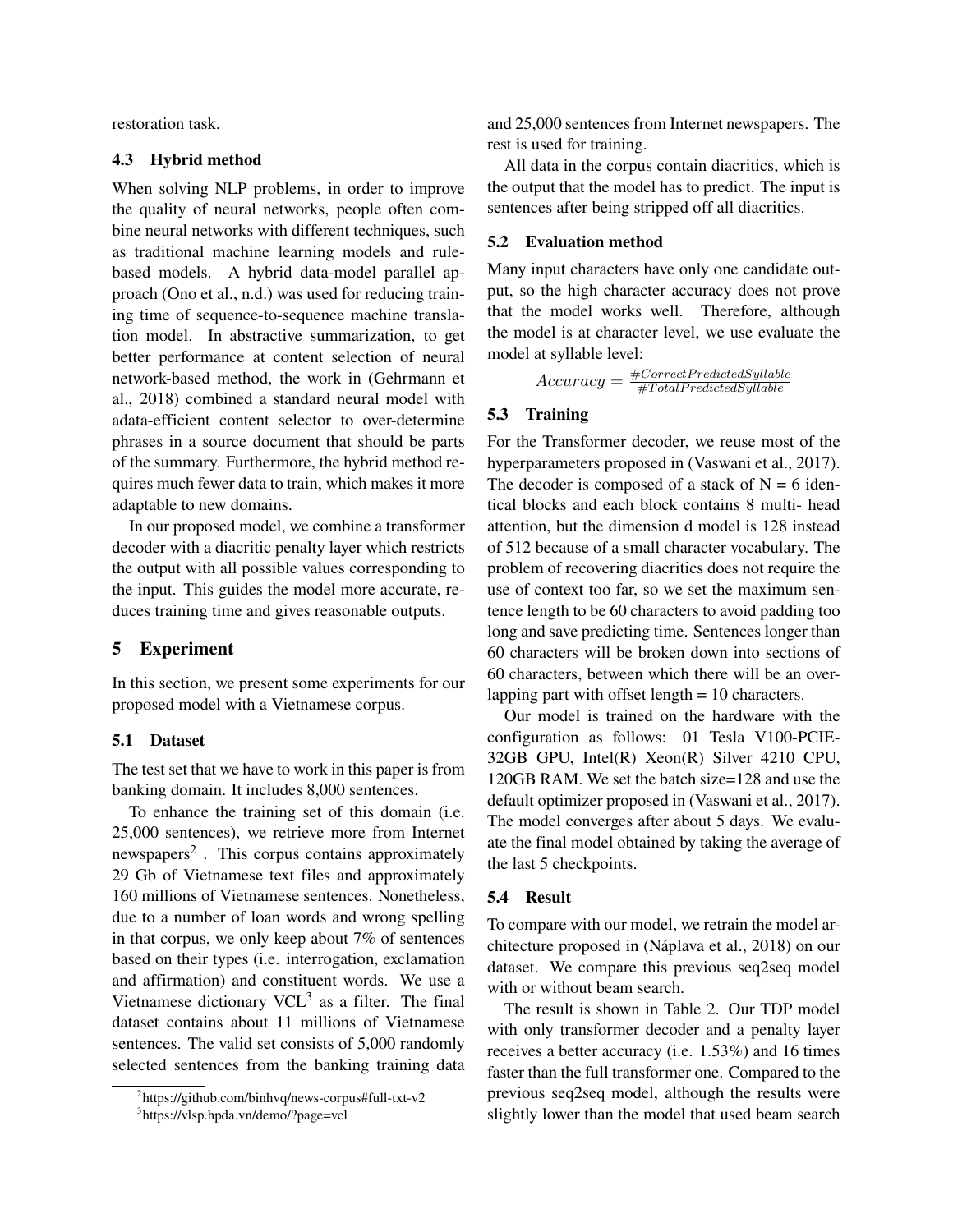(0.46%), the predicting time was reduced by approximately 10 times in both cases using CPU or GPU. Our model is 1% better and about 8 times faster than the one without beam search.

Table 2: Experimental results for hybrid diacritic restoration model. The prediction is executed on Tesla V100- PCIE-32GB GPU, Intel(R) Xeon(R) Silver 4210 CPU, 120GB RAM

|                   | Word     |                        |
|-------------------|----------|------------------------|
| <b>Model</b>      | accuracy | <b>Predicting time</b> |
|                   | $(\%)$   | $GPU(s)$ $CPU(s)$      |
| Seq2Seq re-run    | 97.52    | 0.372<br>0.423         |
| (Náplava et al.,  |          |                        |
| 2018)             |          |                        |
| Seq2Seq<br>$^{+}$ | 98.83    | 0.433<br>0.533         |
| Beam<br>search    |          |                        |
| (Ná-<br>re-run    |          |                        |
| plava et al.,     |          |                        |
| 2018)             |          |                        |
| Transformer       | 96.84    | 0.904<br>0.896         |
| model (full)      |          |                        |
| TDP<br>model      | 98.37    | 0.043<br>0.055         |
| (our model)       |          |                        |

To further evaluate how the model works in practice, we have performed an error analysis by statistically reporting the cases in which the model predicts incorrectly. The words which are wrongly predicted the most are listed in the table 3 below. The results show that most of mispredicted words are the ones that appear frequently in the banking domain but rarely appear in the others.For example, the word "thẻ" (card), "dùng"(use), "hủy" (cancel), "khóa" (key or stop), "vay" (loan), "lãi"(interest), ect, despite being small in number, are important words for the conversation. Inaccurate diacritic restoration of those words can lead to complete change of sentence meaning. For instance, the sentence "toi muon dung dich vu nay" can be restored to "tôi muốn dùng dịch vụ này" (I want to use this service) or "tôi muốn dừng dịch vụ này"(I want to stop this service), which are of diametrically opposite meanings. Therefore, it is essential that the domain adaptation technique be adopted in the future to bring enhanced efficiency to the industry.

| Table 3: The most incorrectly predicted syllables |  |  |  |
|---------------------------------------------------|--|--|--|
|---------------------------------------------------|--|--|--|

| <b>Expected</b> | <b>Number</b> | <b>Confused with</b> |
|-----------------|---------------|----------------------|
| output          | wrong         |                      |
|                 | predict       |                      |
| Thẻ             | 120           | Thể, thế             |
| dùng            | 87            | Đúng, dụng, dừng,    |
|                 |               | đứng                 |
| Hủy             | 59            | huy                  |
| khóa            | 52            | khoa                 |
| ban             | 51            | Bán, bàn, bẩn        |
| thế             | 51            | Thẻ, thể             |
| vậy             | 44            | vay                  |
| lãi             | 43            | lai                  |

### **6 Conclusion**

In this work, we propose a hybrid diacritic restoration model TDP which includes a transformer decoder model and a diacritic penalty layer. The transformer decoder can solve this problem since an input character only corresponds to exact one output character. The only decoder also helps to decrease much predicting time since it does not need to repeat every time step. The purpose of the penalty layer is to guide the model to produce only possible diacritic letters of the language. The experimental results on a Vietnamese corpus show that our model TDP with only transformer decoders and a penalty layer helps the predicting time reduce from about eight to ten times compared to the state- of-the-art method. Whereas, the accuracy of the proposed method is better than (i.e. 1%) or equal to the sequence-tosequence without or with beam search. Although the accuracy is quite high, the model wrongly predicts some important words in banking domain, e.g. "thẻ" (card) to "thế" (and), "mượn" (borrow) to "muốn" (want)... In the future, we will work on domain adaptation to solve this problem. In addition, we also consider using language model to improve the quality of the model.

### **References**

Nguyen, K.-H., & Ock, C.-Y. (2010). Diacritics restoration in vietnamese: Letter based vs. syllable based model (B.-T. Zhang & M. A. Orgun, Eds.). In B.-T. Zhang & M. A. Orgun (Eds.), *PRICAI 2010: Trends in artificial*